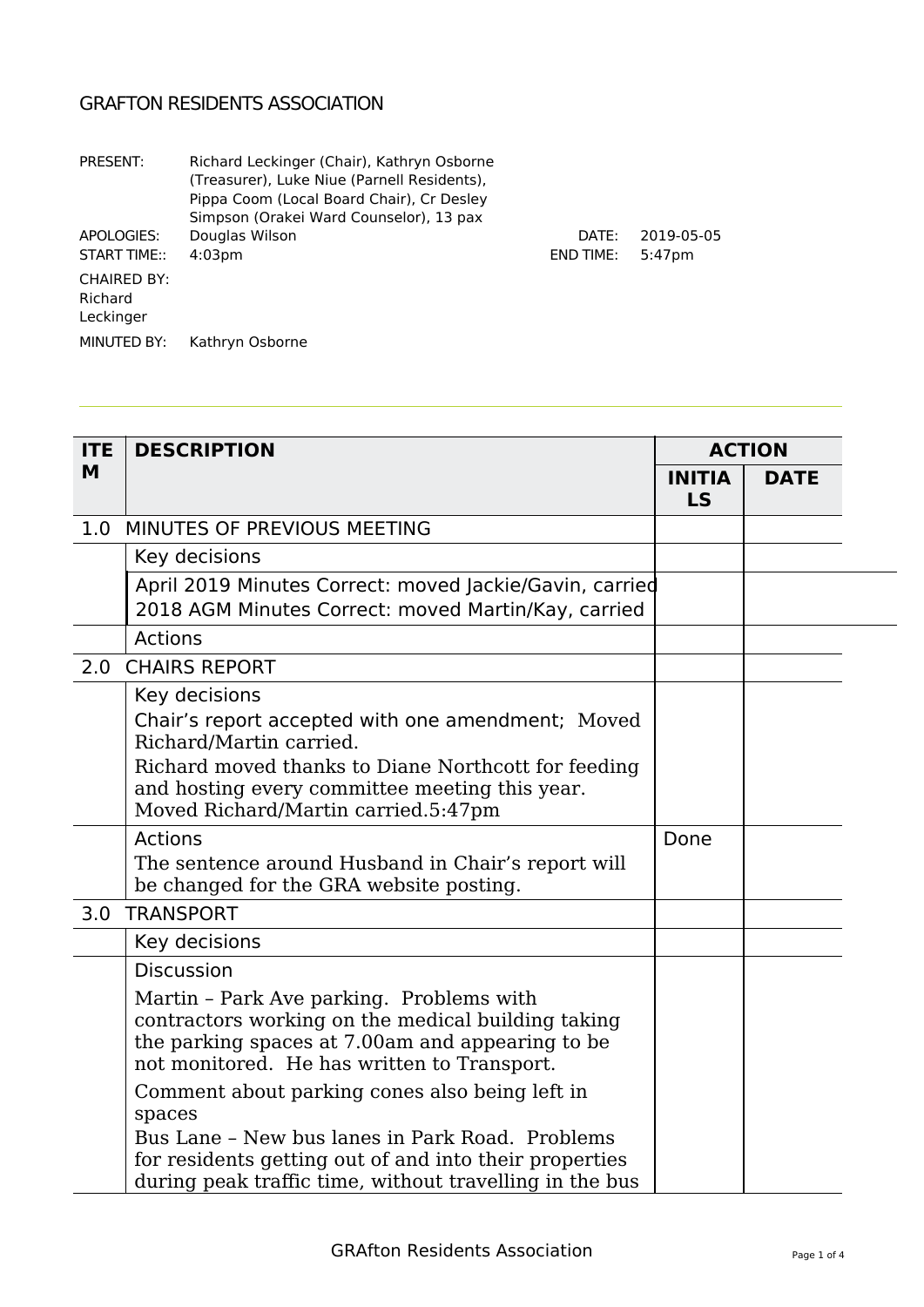| <b>ITE</b> | <b>DESCRIPTION</b>                                                                                                                                                     | <b>ACTION</b>       |             |
|------------|------------------------------------------------------------------------------------------------------------------------------------------------------------------------|---------------------|-------------|
| M          |                                                                                                                                                                        | <b>INITIA</b><br>LS | <b>DATE</b> |
|            | lanes.                                                                                                                                                                 |                     |             |
| 4.0        | <b>GUEST SPEAKERS</b>                                                                                                                                                  |                     |             |
|            | Key decisions                                                                                                                                                          |                     |             |
|            | <b>Discussion</b>                                                                                                                                                      |                     |             |
|            | Richard welcome and introduced Cr Desley Simpson.                                                                                                                      |                     |             |
|            | Not involved in the boundary changes                                                                                                                                   |                     |             |
|            | Boundary Changes - Too many people living in CBD.<br>Law says councillors had to have even numbers of<br>delegates to ensure a proportional vote.                      |                     |             |
|            | Confusing - Ward areas and board areas. Are not the<br>same.                                                                                                           |                     |             |
|            | Ward - Where the councillors come from. Orakei<br>ward $-1$ councillors                                                                                                |                     |             |
|            | Councillors have a regional focus                                                                                                                                      |                     |             |
|            | Board - Local board come from - 7 Waitemata local<br>board members.                                                                                                    |                     |             |
|            | Auckland is the only city not allowed to add<br>councillors                                                                                                            |                     |             |
|            | MAYOR-                                                                                                                                                                 |                     |             |
|            | 13 sections with 20 councillors. Bylaws, policy,<br>interstructure, regionally.                                                                                        |                     |             |
|            | Allocation of money to local boards                                                                                                                                    |                     |             |
|            | 21 local boards. 5 - 7 pax Local Board area. To<br>deliver on a local board plan created by consultation<br>with people from the board area.                           |                     |             |
|            | Her vote - on the majority of feedback from her ward.<br>Will vote against personal belief if against majority                                                         |                     |             |
|            | Councillors can not overturn decisions of the local<br>boards. The Mayor needs 10 votes to pass anything                                                               |                     |             |
|            | CCO - Council Control Organisation. Managed by<br>Professional Directors. Puneku, Akld Transport,<br>Report back to Mayor and councillors, report into<br>local boards |                     |             |
|            | A control mechanism is a "Statement of Intent"                                                                                                                         |                     |             |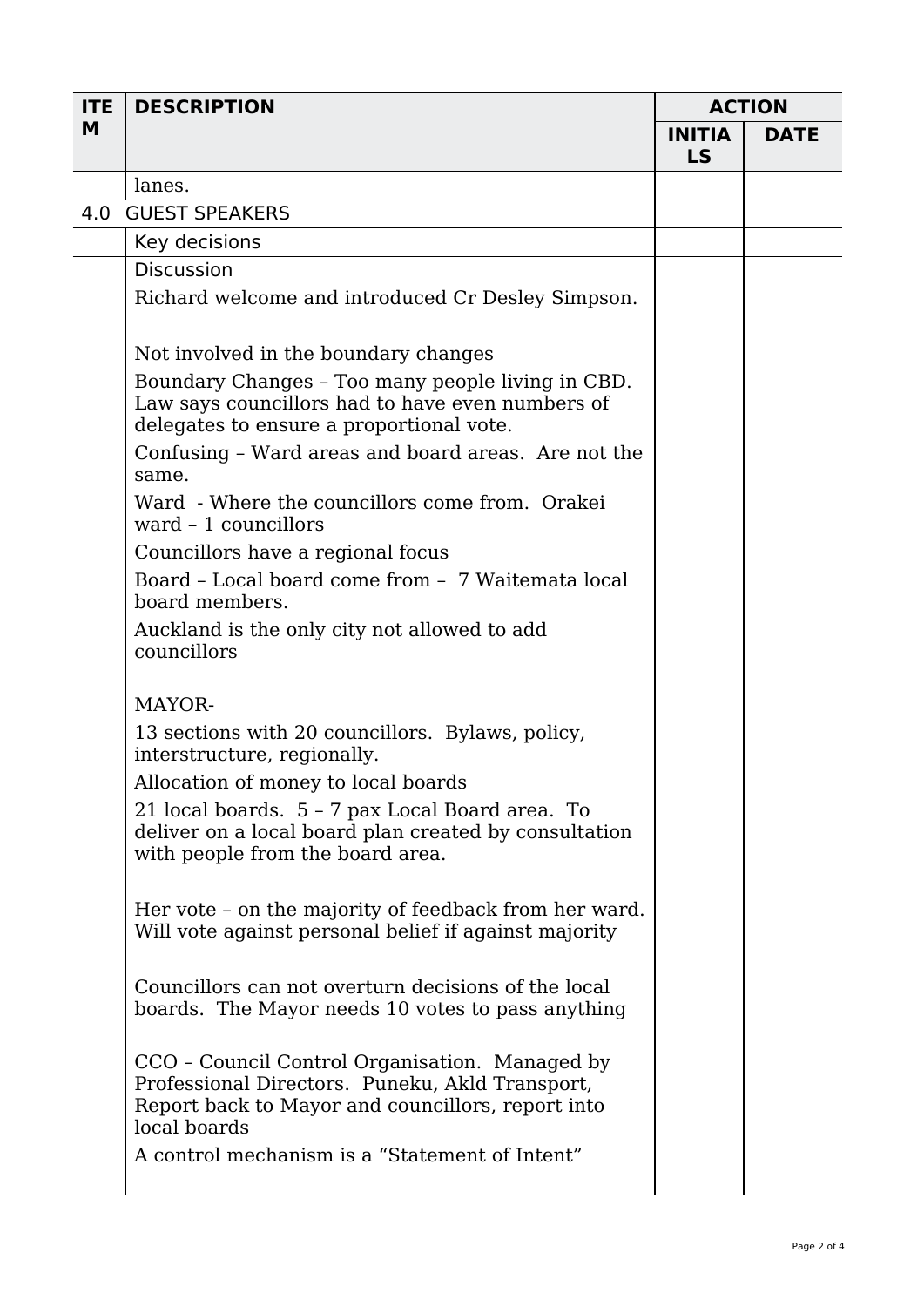| <b>ITE</b> | <b>DESCRIPTION</b>                                                                                                              | <b>ACTION</b>              |             |
|------------|---------------------------------------------------------------------------------------------------------------------------------|----------------------------|-------------|
| M          |                                                                                                                                 | <b>INITIA</b><br><b>LS</b> | <b>DATE</b> |
|            | Suggestions for a strong resident association:                                                                                  |                            |             |
|            | - Get a local board member to each monthly meeting                                                                              |                            |             |
|            | - Every 1/4 get a local tranport person to meeting.                                                                             |                            |             |
|            | - Do public meetings. Example Met the Mayor<br>meeting, Get a topic to provoke engagment.                                       |                            |             |
|            | - Ask councillar to attend once a year.                                                                                         |                            |             |
|            | Richard welcome and introduced Glenda Fryer                                                                                     |                            |             |
|            | Glenda introduced herself and invited support for her<br>upcoming bid for the Waitemata Local Board<br>election.                |                            |             |
|            | Richard welcome and introduced Pippa Coom                                                                                       |                            |             |
|            | Pippa said her farewells as Waitemata Local Board<br>Chair. Grafton is moving out of the Waitemata Ward<br>she is standing for. |                            |             |
|            | 5.0 FINANCIALS                                                                                                                  |                            |             |
|            | Key decisions                                                                                                                   |                            |             |
|            | The Treasurer's report was accepted. Moved Kathryn/<br><b>Richard carried</b>                                                   |                            |             |
|            | <b>Actions</b>                                                                                                                  |                            |             |
|            | 6.0 ELECTION OF OFFICERS                                                                                                        |                            |             |
|            | Key decisions                                                                                                                   |                            |             |
|            | Chair - Richard Leckinger                                                                                                       |                            |             |
|            | Treasurer - Kathryn Osborne<br>Secretary - Martin Dixon                                                                         |                            |             |
|            | Committee Members - Jacqui, Martin D, Diane N, Dale                                                                             |                            |             |
|            | <b>Actions</b>                                                                                                                  |                            |             |
|            | <b>7.0 SUBS</b>                                                                                                                 |                            |             |
|            | Key decisions                                                                                                                   |                            |             |
|            | It was moved that the subscription \$15.00 per<br>individual, \$20.00 per household. Martin Dixon /<br>Martin Dunlop Carried    |                            |             |
|            | <b>Actions</b>                                                                                                                  |                            |             |
| 8.0        | <b>GENERAL BUSINESS</b>                                                                                                         |                            |             |
|            | Key decisions                                                                                                                   |                            |             |
|            | <b>Discussion</b>                                                                                                               |                            |             |